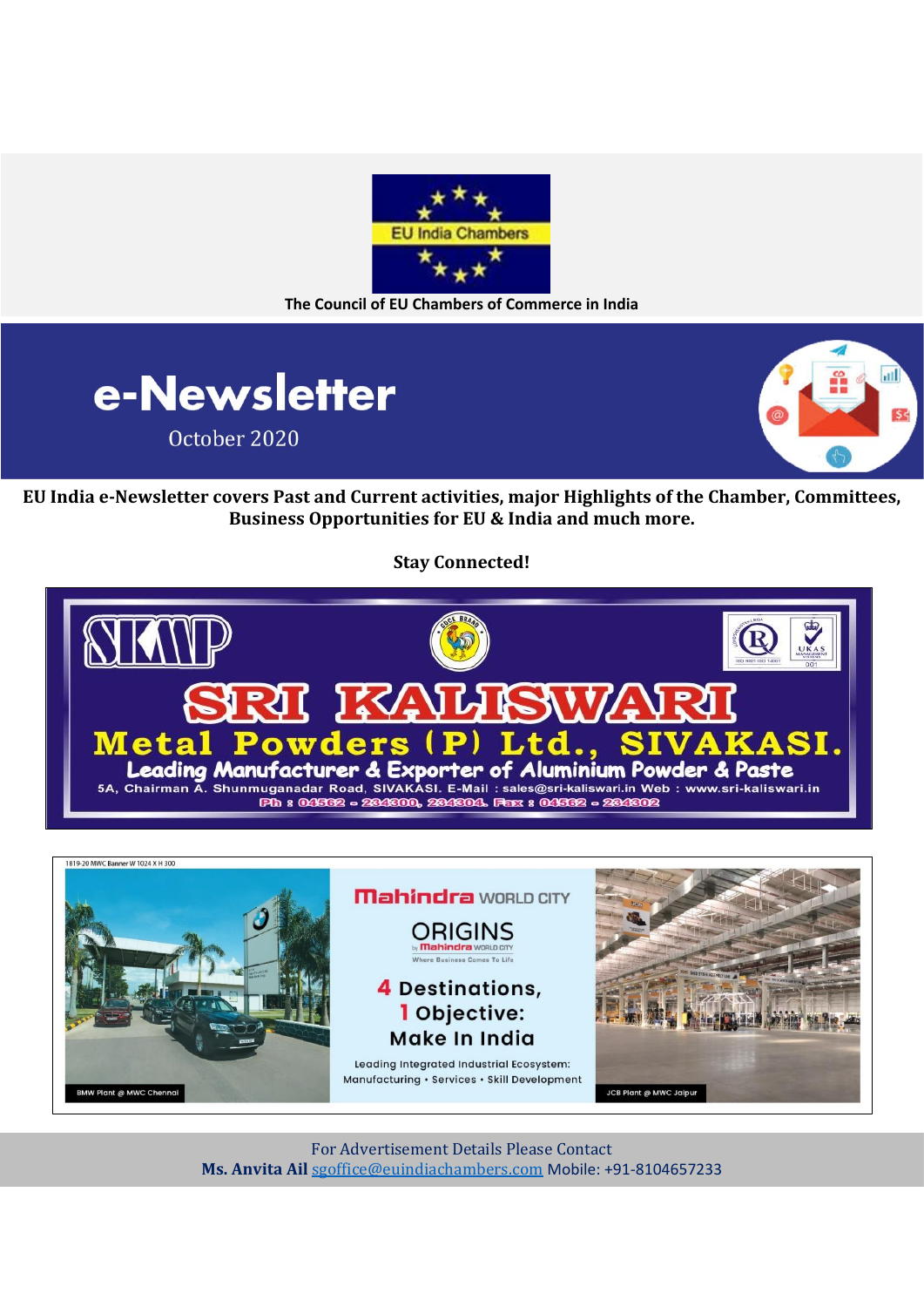# GOVERNING BOARD OF EU CHAMBERS FOR FY 2020-21

*(Names in alphabetical order)*



Mr. Manish Bhatnagar President- EU Chamber Managing Director SKE India Ltd.



Mr. Peeyush Kaushik Vice-President- EU Chamber Head of Healthcare Innovation Centre Pune & Global Mobile Surgery Business Leader Philips India Ltd.



Dr. Anand Jacob Verghese Director & CEO **Hindustan Group of** Institutions



Mr. Anupam Johri Chief Representative Raiffeisen Bank International AG Seahorse Ship Agencies Pvt. Ltd.



**Capt. Avinash Batra** Chairman



Mrs. Harshbeena Zaveri Vice Chairman & Managing Director **NRB** Bearings Limited



Mr. Ravi Kripalani Managing Drector and CEO Thyssenkrupp India



Mr. Joiel Akilan Chief Representative Bank BBVA (Banco Bilbao Vizcaya Argentaria, S.A.)



Mr. Shalil Shroff Managing Director Punjab Chemicals & **Crop Protection Ltd.** 



Founder Indus Captial P. Ltd.



Mr. Sharad Kumar Saraf Managing Director Technocraft Industries (India) Ltd.

EU INDIA NEWS



Mr. Meghnad Mitra CFO - Agri Sector Mahindra & Mahindra



Mr. Shishir Joshipura CEO & MD Praj Industries Limited



Mr Prakash Tulsiani Executive Director & COO Allcargo Logistics Ltd.



**Founder & CEO** 



Mr. Rakesh Kumar Director General **Export Promotion Council** for Handicrafts





Mr. Zarir L angrana **Executive Director & President** Indsight Growth Partners Global Chemicals Business Tata Chemicals Ltd. **Advisors Pyt Ltd** 



[India and France](https://euindiachambers.com/india-and-france-partner-for-expedition-to-venus/)  [Partner for Expedition](https://euindiachambers.com/india-and-france-partner-for-expedition-to-venus/)  [to Venus](https://euindiachambers.com/india-and-france-partner-for-expedition-to-venus/)



[Centuries-old Netherlands-](https://euindiachambers.com/centuries-old-netherlands-india-textile-tradition-revived-with-cotton-printing-studio-de-katoendrukkerijs-opening/)[India textile tradition](https://euindiachambers.com/centuries-old-netherlands-india-textile-tradition-revived-with-cotton-printing-studio-de-katoendrukkerijs-opening/)  [revived with cotton](https://euindiachambers.com/centuries-old-netherlands-india-textile-tradition-revived-with-cotton-printing-studio-de-katoendrukkerijs-opening/)  [printing studio De](https://euindiachambers.com/centuries-old-netherlands-india-textile-tradition-revived-with-cotton-printing-studio-de-katoendrukkerijs-opening/)  Katoendruk[kerij's opening](https://euindiachambers.com/centuries-old-netherlands-india-textile-tradition-revived-with-cotton-printing-studio-de-katoendrukkerijs-opening/)



[Valmet of Finland to](https://euindiachambers.com/valmet-of-finland-to-invest-in-filter-fabric-manufacturing-in-india/)  [invest in filter fabric](https://euindiachambers.com/valmet-of-finland-to-invest-in-filter-fabric-manufacturing-in-india/)  [manufacturing in India](https://euindiachambers.com/valmet-of-finland-to-invest-in-filter-fabric-manufacturing-in-india/)



[Going digital: 25th European](https://euindiachambers.com/going-digital-25th-european-union-film-festival-all-set-to-open-on-5th-nov/)  [Union](https://euindiachambers.com/going-digital-25th-european-union-film-festival-all-set-to-open-on-5th-nov/) [Film Festival all set to open](https://euindiachambers.com/going-digital-25th-european-union-film-festival-all-set-to-open-on-5th-nov/)  [on 5th Nov](https://euindiachambers.com/going-digital-25th-european-union-film-festival-all-set-to-open-on-5th-nov/)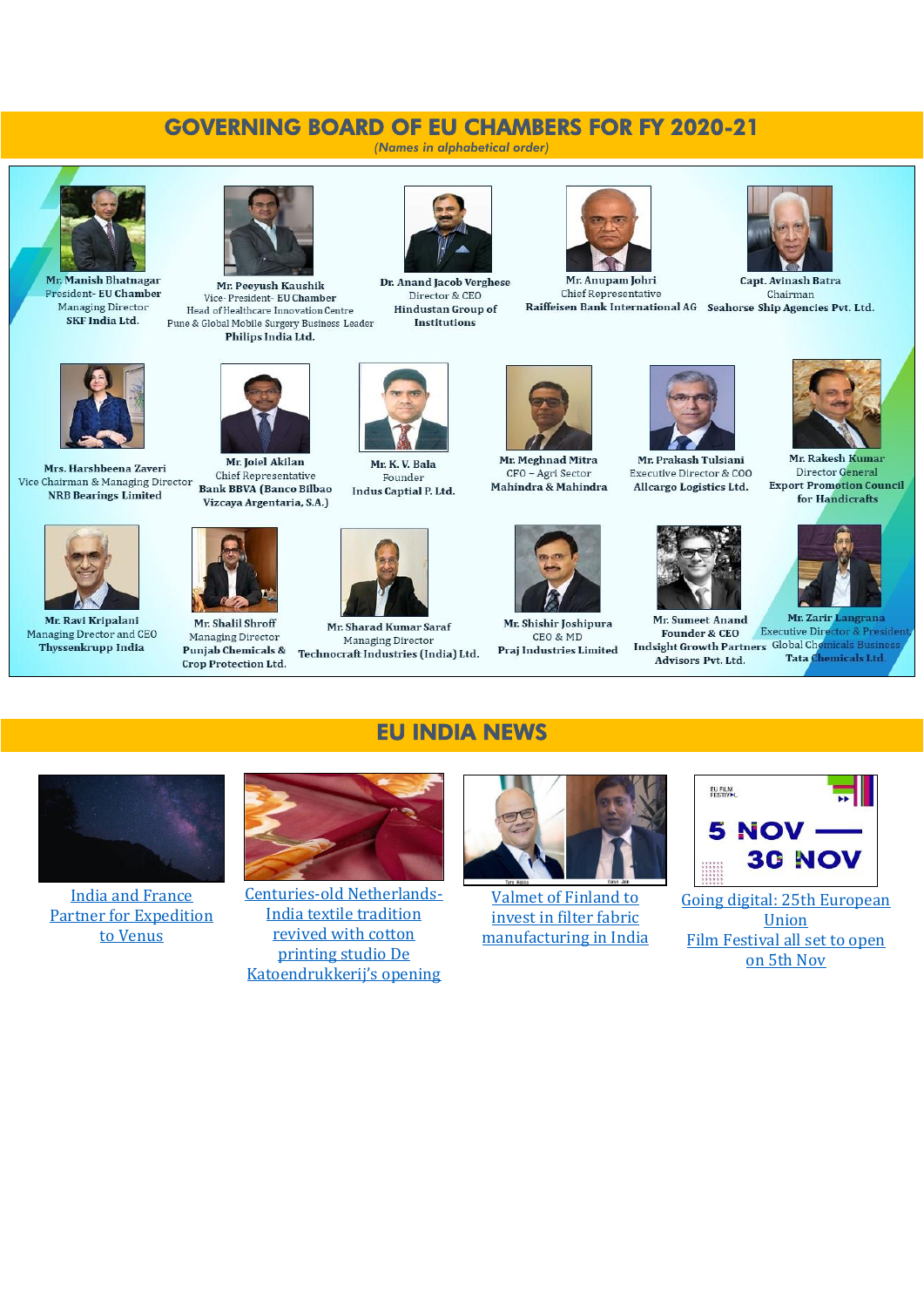### BUSINESS OPPORTUNITIES FROM EU

GZS ZOOM meeting with Paul J. Corson from Salt Like City, USA organized by the Chamber of Commerce and Industry of Slovenia scheduled on Tuesday, 10th November 2020 at 3pm CET (GMT+1).

Guests of honour will be Mr Paul J. Corson, Deputy Director, Senior Director of Entrepreneurship at Partners for Innovation, Ventures, Outreach & Technology (PIVOT) at University of Utah. Its main roles are:

- to centralize and integrate strategy and operation for technology commercialization, corporate engagement and economic development.

- to serve as a hub to foster partnerships between industry, university and government entities.

Paul has spent over two decades pursuing entrepreneurial initiatives in the United States, Europe, Latin America, the Middle East and Asia. His focus on entrepreneurship cuts across the public and private sectors, as well as NGOs and higher education. Paul has played leadership roles in two startups, developed and implemented public policy at the federal level for the Secretary of Commerce, NASA, and the White House, and spurred technology commercialization, access to capital and business formation in higher education.

Meeting will last 60min and will be held through ZOOM platform and in English. To register you may contact us.

### BUSINESS OPPORTUNITIES FROM INDIA

An AEO Certified Licensed Custom Broker Firm operative PAN India having its Head Quarters in Mumbai with a fully equipped office at Andheri, Mumbai; strategically located between the International and Domestic Airports is looking for Potential partners/New Markets/Customer Base. The Firm has an excellent network of Professionals comprising of Consultants, Retired Govt. Officials from Customs, Excise, DGFT, and Legal Practitioners, who assist the Firm in addressing various issues at all levels, as a means to extend smooth, un-interrupted Service, very much expected by their valued Clients. The Firm handles Import/Export Customs Clearance, both by Air and Sea. They also offer allied Services like Freight Forwarding, Ex-works pick-up from various countries, Third Country Exports to various countries, procurement of various Licenses, Transportation, Warehousing, Liaison with various Govt. Departments, etc; through their network with other Agencies.